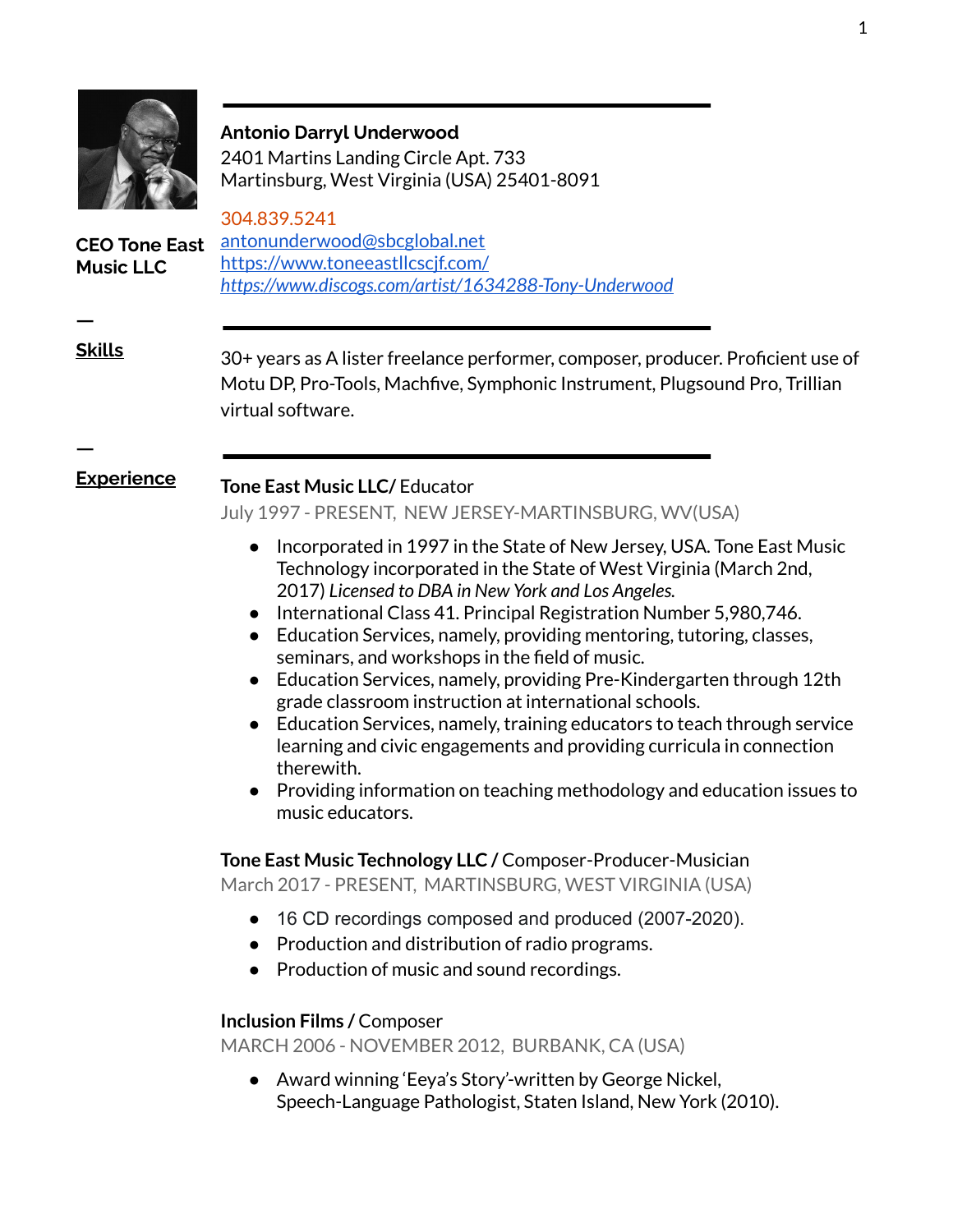# **Universal Music Group-German/** Composer-Producer

JANUARY 2008- JUNE 2008, LOS ANGELES, CA (USA)

● Co-wrote and produced "Gotta Believe" for (Star Trek Enterprise/General Hospital) actor Anthony Montgomery's debut CD.

# **Sunjump Records /** Tuba

NOVEMBER 2008 - NOVEMBER 2008, NEW YORK, NY (USA)

● CD release of an earlier live recording at the Knitting Factory, in New York City, 2008.

# **The Rodin Company /** Property Management

JUNE 2004 - NOVEMBER 2012, SHERMAN OAKS, CA (USA)

• All administration, vendor organization and general upkeep of 11255 Camarillo Apartments, West Toluca Lake, CA.

**Horizon Pictures Entertainment/** Composer-Producer-Supervisor JANUARY 2004 - MARCH 2004, LOS ANGELES, CA (USA)

- All project functions for the feature "Shadow of the Dead".
- Composed, Mixed, Performed, and Produced.
- Distributed by First Look Home Ent./First Look Media.

# **Max Roach-So What Brass /** Tuba Soloist

NOVEMBER 1997 - MAY 2000, NEW YORK, NY (USA)

● Worldwide performances,tours, recordings, and clinics.

# **Elektra Records /** Orchestrator-Conductor

DECEMBER 1998 - DECEMBER 1998, PHILADELPHIA, PA (USA)

● Orchestrated and conducted arrangement for the song, "Alone" for artist Terry Dexter.

# **Atlantic Records/** Orchestrator-Arranger

NOVEMBER 1997 - NOVEMBER 1997, NEW YORK, NY (USA)

• Organized, orchestrated the arrangement for the song, "Did You Know" for debut solo CD of BeBe Winans (Gospel).

# **Filmakers Library /** Composer

JANUARY 1993 - JUNE 1993, NEW YORK, NY (USA)

- "Rumbling of the Earth: Wifredo Lam, His Work and Words", documentary feature of the Afro-Cuban painter.
- Released on DVD format for University Libraries, 1996.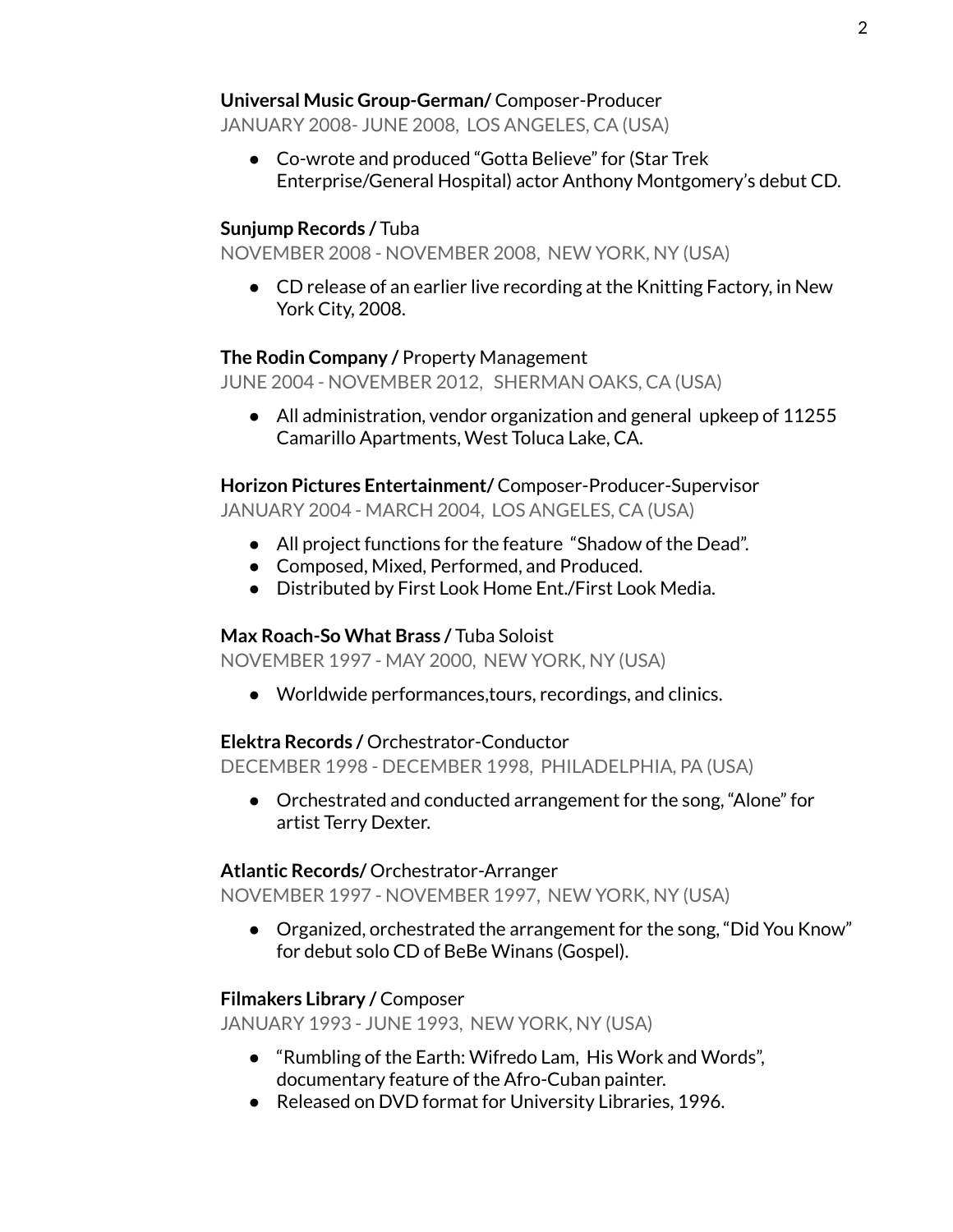#### **Justin Time Records(Canada)/** Composer-Conductor

NOVEMBER 1996 - NOVEMBER 1996, NEW YORK STATE (USA)

● Composed and conducted "Australopithecus" for World Saxophone Quartet, "Takin' it 2 the next level" CD.

**Pony Canyon Records (Japan)/** Composer-Performer-Producer JANUARY 1992 - MAY 1992, NEW YORK, NY (USA)

● Produced projects for CD "Trent Songs", of Saxophonist John Purcell.

#### **Polygram Entertainment/** Tuba

APRIL 1992 - SEPTEMBER 1993, NEW YORK, NY (USA)

- Stage production of "Jelly's Last Jam" at the Virginia Theatre.
- Tony Award.

# **Englewood Public Schools /** Music Teacher-Director

SEPTEMBER 1991 - DECEMBER 1994, NEW JERSEY (USA)

● Director of percussion/jazz program at middle school-high school levels.

#### **Norzar productions /** Tuba

APRIL 1990 - JUNE 1992, NEW YORK, NY (USA)

- Original cast in production of "Further Mo", New Orleans Swing style show. \*Village Gate-Bleecker Street closed.
- Produced Tuba parts for show.

# **Music Theatre Group /** Tuba-Synthesiser

DECEMBER 1989 - FEBRUARY 1990, NEW YORK, NY (USA)

- Original cast member for production of 'Juan Darien' by Julie Taymor/Elliot Goldenthal.
- Produced Tuba parts for show.
- Opened in New York City, touring Lille France, Jerusalem, Israel, Glasgow, Scotland, etc.

#### **New Brass Ensemble/** Tuba

FEBRUARY 1989 - MARCH 1989, LOS ANGELES, CA (USA)

- Performance/Clinics: University of Mass., Williams College, Pomona College, The Kennedy Center, etc.
- Undergraduate master classes in performance practice techniques.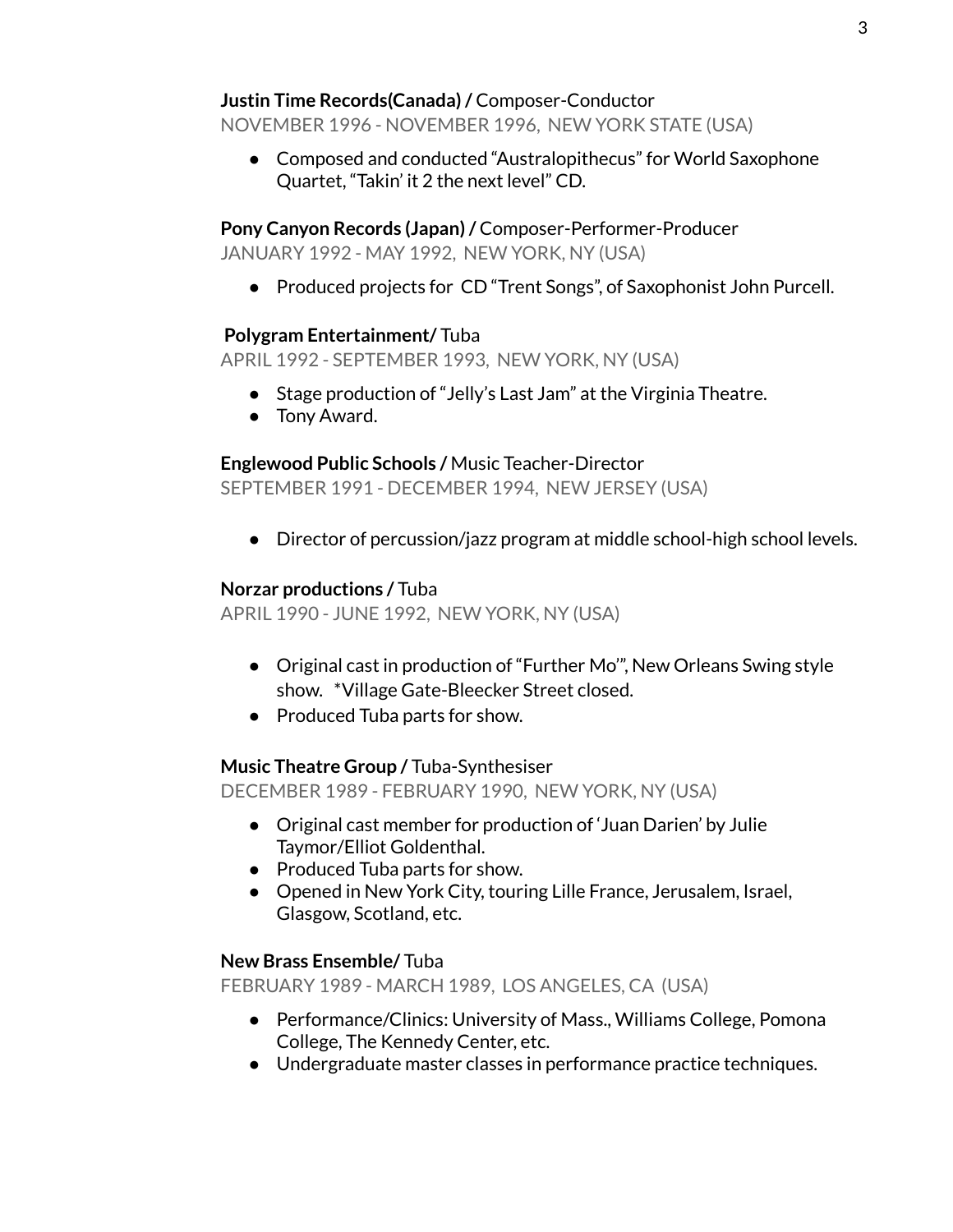NOVEMBER 1985 - JUNE 2006, NEW YORK, NY (USA)

- Group worldwide performances and tours ( 1988-2006).
- "Journey" CD, Verve Records, May 1993 (Grammy Award).

#### **A&M Records /** Tuba

APRIL 1985 - APRIL 1985, NEW YORK, NY (USA)

● 'Rare' recording of 'The Great Hall'(Track 6), " Music of Kurt Weill".

**ㅡ**

# **Education University of Southern California /** Graduate Certificate

SEPTEMBER 1995 - DECEMBER 1995, LOS ANGELES, CA

- Concentration: Composition for Television and Film.
- George Lucas Scholar.

# **Yale University /** Masters of Music

SEPTEMBER 1985 - MAY 1987, NEW HAVEN, CT

- Concentration: Classical Tuba, Vocal and Composition.
- New York Philharmonic Fellowship to Aspen Music School, Aspen, Colorado. 1986 & 1987.
- Aspen Music Festival Award. 1986 & 1987.
- National Endowment for the Arts Scholarship award, Yale University, New Haven, CT. 1985-87.
- Francis Louis Kirchoff Tap Scholarship Award, Yale School of Music 1985-87.

#### **College of New Jersey** / Bachelor of Arts

JANUARY 1979 - MAY 1983, LOCATION

● Major: Music Minor: Marketing.

**ㅡ**

- **Publications** Fulbrighter, "Snapshot:Antonio Underwood(Serbia, 2015/16)". July 14,2020 [<https://fulbrighternetwork.com/news/299976](https://fulbrighternetwork.com/news/299976)>
	- Underground Blog. "Underground interview with Tony Underwood". *College Underground Radio.com*. 2018.

[<http://www.collegeundergroundradio.com/index.php/stuff/blog-the-u](http://www.collegeundergroundradio.com/index.php/stuff/blog-the-underground/blog-the-underground/248-underground-interview-with-tony-underwood) [nderground/blog-the-underground/248-underground-interview-with-t](http://www.collegeundergroundradio.com/index.php/stuff/blog-the-underground/blog-the-underground/248-underground-interview-with-tony-underwood) [ony-underwood >](http://www.collegeundergroundradio.com/index.php/stuff/blog-the-underground/blog-the-underground/248-underground-interview-with-tony-underwood)

- Underwood, Antonio. "The Third Eye". BookBaby.com. Antonio Underwood. Sept. 05,2017. Tone East Music Publishing. 2017. [<https://store.bookbaby.com/book/The-Third-Eye>](https://store.bookbaby.com/book/The-Third-Eye)
- Underwood, Antonio. "Oh Susanna". *TAP Music Publishing*. Iowa. 2005.
- Venezia, Joyce A. "Englewood Students Fill Halls with Lilted Steel Drum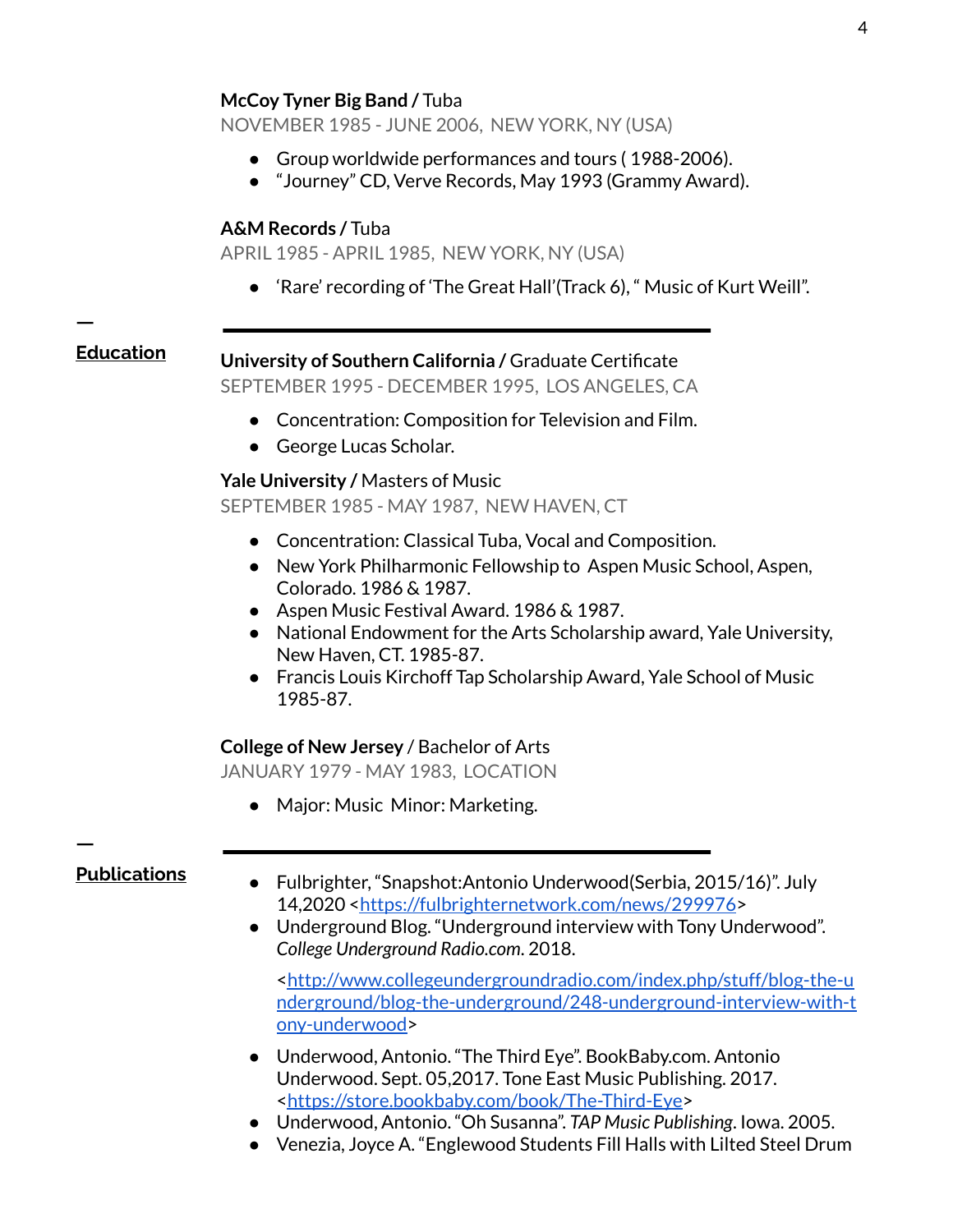Tunes". *Sunday Star-Ledger*. May 1, 1994.

● Gavin, John. "55 Gallons of Rhythm/Pounding Out Music On 'Circular Keyboards'". *The Bergen Record* . February 22, 1994.

# **Refereed:**

● BothEyesShut. "Composer and Musician Antonio Underwood released new LP, TP VII: 3rd Eye Continuum". *Indie Music News Worldwide*. May 13, 2016.

[<https://indiemusicnewsworldwide.wordpress.com/tag/tony-underwood >](https://indiemusicnewsworldwide.wordpress.com/tag/tony-underwood)

- Shore, Sandy. "Tuba Mirum". *SmoothJazz.com*. 2008.
- Molly-Glover, Lyndham. "TubaMirum, A Contemporary Jazz Tuba Like You Have Never Heard Before". *Abyss Jazz Magazine, pp 12,16*. July-August 2008.
- Young, Bob. "Roach constructs winning set". *Boston Herald.* April1st, 1999.
- Peter Watrous. "The Whispering of Brass". *New York Times.* October 17,1998.
- Soule, Jay. "Max's Dirty Dozen". March 6, 1998.
- Gilbert, Andrew. "Max Roach and the So What Brass 5". *East Bay's Free Weekly, Berkeley, California*. March 6, 1998.
- Elwood, Philip. "Memorable jazz: So What". *San Francisco Examiner.* March 5, 1998.
- Comden, Bob. "Max Roach and The So What Brass 5". *Bob's Beat*. March, 1998.
- Penn, Roberta. "Roach Let's Rhythm Do Talking with So What Brass Quintet". *Seattle Post-Intelligencer.* February 27, 1998.
- DeBarros, Paul. "Drummer Max Roach Brings On The Brass at Jazz Alley". *Jazz Inside Out*. February 26, 1998.
- Gleske, Tony. "Max Roach". *Hollywood Reporter*. February, 19 1998.
- Heckman, Don. "Roach and So What Brass 5 Take Jazz Back To The Basics". *Los Angeles Times*. February 19, 1998.
- McQuilkin, Terry. "New Brass Ensemble a Role Model for Blacks". *Los Angeles Times*. February 17, 1989.
- Pareles, Jon. "Showing Off New York City To Visitors From Out of Town; Sounds of The City". *New York Times*. December 4, 1987.
- Pareles, Jon. "Chamber Music: Threadgill". *New York Times*. November 1, 1984.

**Additional Presentations /Exhibitions**

**ㅡ**

- Keynote Speaker- Martin Luther King Celebration: Hagerstown Community College, Maryland(USA). January, 2019.
- "Jazz in the Modern Era" workshops/lectures at the Academy of Art-University of Novi Sad, Serbia. February-May 2016.
- "Jazz to Hip Hop in the Modern Era". Shepherd University, West Virginia(USA). February 2014.
- 2 hours radio presentation/autobiography and music. Shepherd University Radio, 897 wshc.org(USA). February 2014.